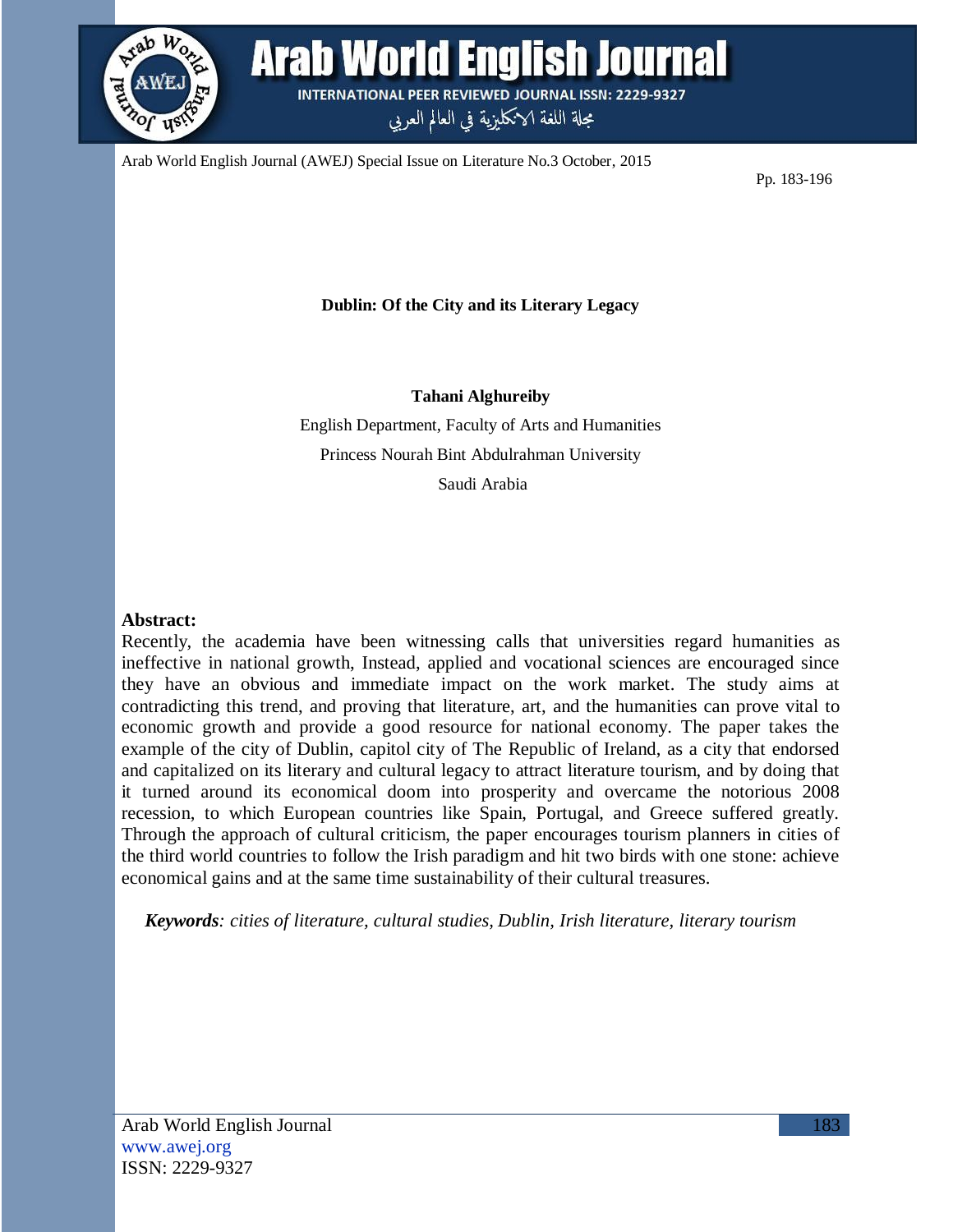## **1. Introduction:**

Academic studies of humanities and arts have seen a decline in the number of students due to a growing assumption that such fields of study do not translate into national financial resources. Universities increasingly preoccupied with ensure that its students secure job opportunities after their graduation, encourage students to enroll into departments of health studies, computer sciences, technology studies, and similar fields that promise immediate employment, which the humanities do not always promise to provide. However, some experts warn against this trend and argue that a world without academic and critical rendering of ethics, aesthetics, and philosophy is an ugly space. Philosophy, criticism, anthropology, and cultural studies are unnoticeably but organically relevant in the civil world"s war against the increase of intolerance, extremism, and violence. Institutions involved in educational planning seem to believe less in the importance of cultural studies and arts, not knowing that, with good governance, they can be equally beneficial to the economy as any other discipline.

In this paper, Dublin, the capitol city of the republic of Ireland is taken as an example of a city that has relied on its wealth of literary heritage, accumulated through generations of artists who enriched English literature with classics, to attract millions of tourists to come to the country. Through wise and careful planning, the city was successful in achieving a stable economy, despite its countable resources. And by "Literature", which will be often referred to in this paper as Dublin"s asset to become a recognized cultural capitals, I am referring to the notable creative writing, like novels, fictional writing, poems, and plays. Cultural criticism is used to approach the hypothesis, as the paper obviously integrates literature with touristic planning.

"Literary tourism" is another recurring term during this study, and it is characterized by cultural merging: "literary attractions and sites draw upon built and artefactual heritage, landscape, and the performing arts, and they tap into diverse tourist preference and motivations including personal and collective nostalgia, reminiscences of nationalism, and cultural enlightenment, or at last cultural engagement." (Robinson, 2002, p. 7)

# **2. Review of the Literature:**

Interest in the correlation between literature and tourism include Newsby (1981), Pocock (1992), Rojek (1993), Urry (1995), Hilty (1996), Herbert (1996), and Squire (1996). These fine works drew attention to "literary tourism" as a possible pathway for governments to enhance national income and rapid growth. The above-mentioned pioneers encouraged more specific studies of applied literary tourism and for scrutinizing research of methods used by some cultural destinations to improve literary and cultural tourism.

#### **3. Literature as Commodity in Contemporary Tourism, or, 'Literary Tourism':**

Tourists read literature. In countries where literature is marketed proudly as part of their national identity, the marketing campaigns begin as soon as one arrives at the airport. Along with newspapers and magazines, one finds in Dublin for example the novels of Joyce, Oscar Wilde and others, promising the traveler a vacation of literature and art. By the end of trip, the faces of the writers on the covers of these books become familiar to the traveler; the Irish promise that!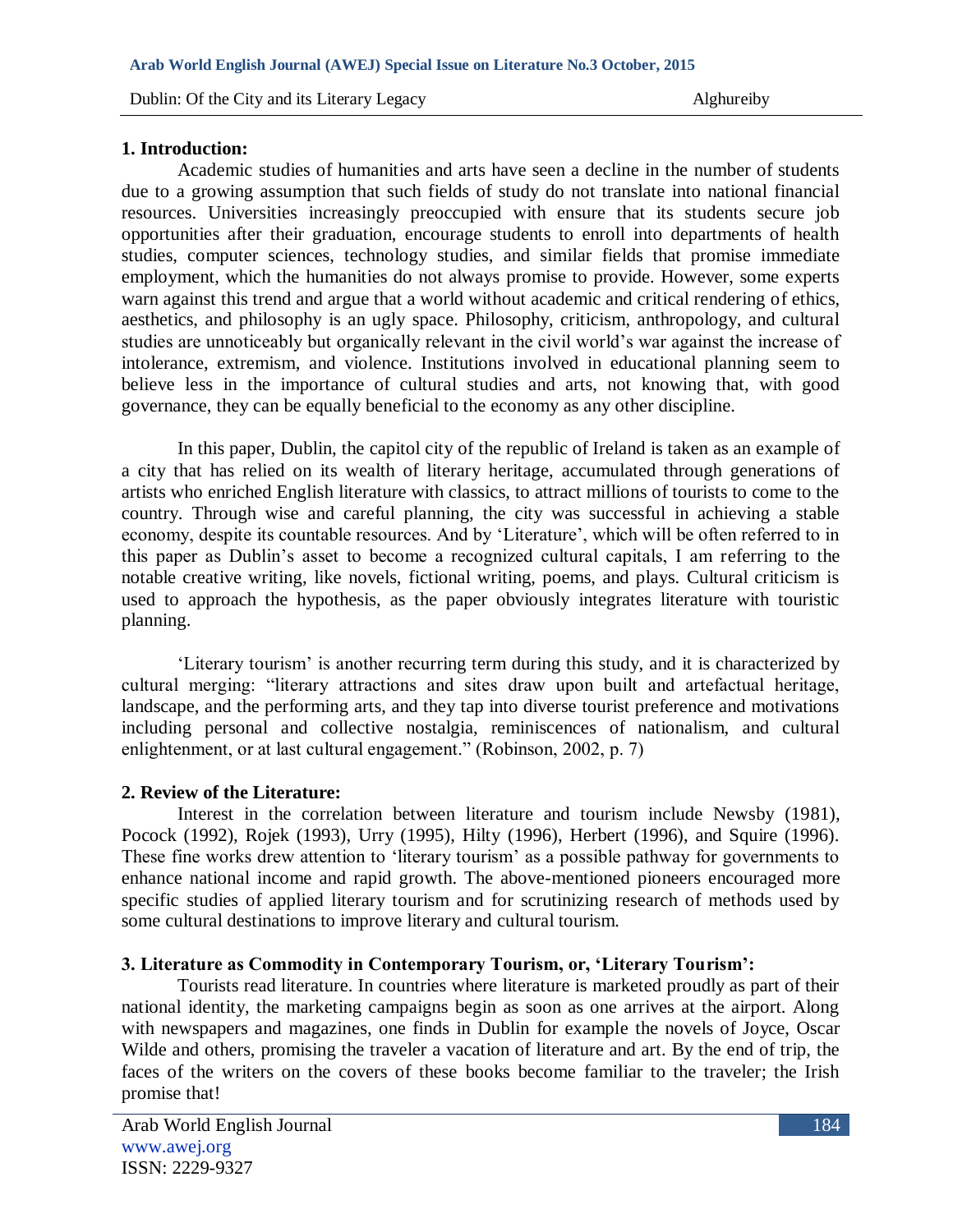Literature has proven to lend itself successfully to the processes of commodification and conception, which are central to tourism. In fact the fusion between the two: tourism and literature has proven that literature is a successful means to market touristic places and spaces. At the same time, tourism lends much of its hype, wide clients dynamicity to the more quiet, somewhat static, and exclusive literature. Following Lefebvre's (1991) notion of production of space in the pursuit for a capitol for the capital, some cities have moved "from passive, informal, almost incidental encounters with literary locales to deliberate creations of literary spaces for tourists". Further, "sites and sights of literary association are no longer targeted and experienced by a travelling minority, but are consumed by major segments of the touristic market" (Lefebvre, 1991, p. 7).

Discourse on the relation between literature and tourism has positioned literature as a reservoir of cultural understanding, as Robinson puts it:

In the main, the focal point for studies has been the tri-partite relationship between the author, his or her writings, and the concepts of place/landscape. Works of literature are recognized as expressive of economic, cultural, and political change replete with intimate revealing perspectives on the relations between people and place at various scales. (Robinson, 2002, p.3)

Such connection is the drive for tourists to come and explore a city"s nature through its literature. This curiosity is the recognized and targeted by literary tourism planners. As Pocock puts it well: "It is the ability of the writer and the writings alike to filter, explore, and intellectually meander in space that makes literature such a valuable instrument of geographical and humanistic inquiry" (Pocock, 1981, p.11).

Locating literature as one kind of public legacy, expressed in emotional as well as spatial terms, enables us to talk of a literary *heritage*. Though literary fashions may come and go, we can turn a collective and cumulative past as defined by published works, their performance and interpretation. These are cultural reference points that sit with conceptions of social and cultural identity, ideas and ideals of nationality and nationhood, and popular discourses of historical development. Accordingly, we can understand terms such as Shakespeare"s England, Joyce"s Dublin, Hardy"s Wessex, not only geographically but epistemically. Heritage, in other words, can be emphasized as a cultural capital. The packaging of literary heritage as cultural capital for tourists generates dissonance at various levels: amongst tourist promoters/developers and literary amateurs, and among the tourists seeking the authentic. Without Shakespearean inheritance it would be hard to imagine Stratford as being in any position to generate such economic benefits.

The best example of the new trends of cultural/literary tourism in Europe is probably (European Capitals Of Culture (ECOC). It is one of several European entities designated to addressing and serving cultural and literary tourism: The ECOC constitutes a boost for the development of cultural tourism in terms of realizing experience economy, enhancing city image, facilitating urban regeneration, promoting cultural production and consumption, as well as establishing partnerships." (Evans & Foord, 2009, p.13) Cultural tourism is regarded as a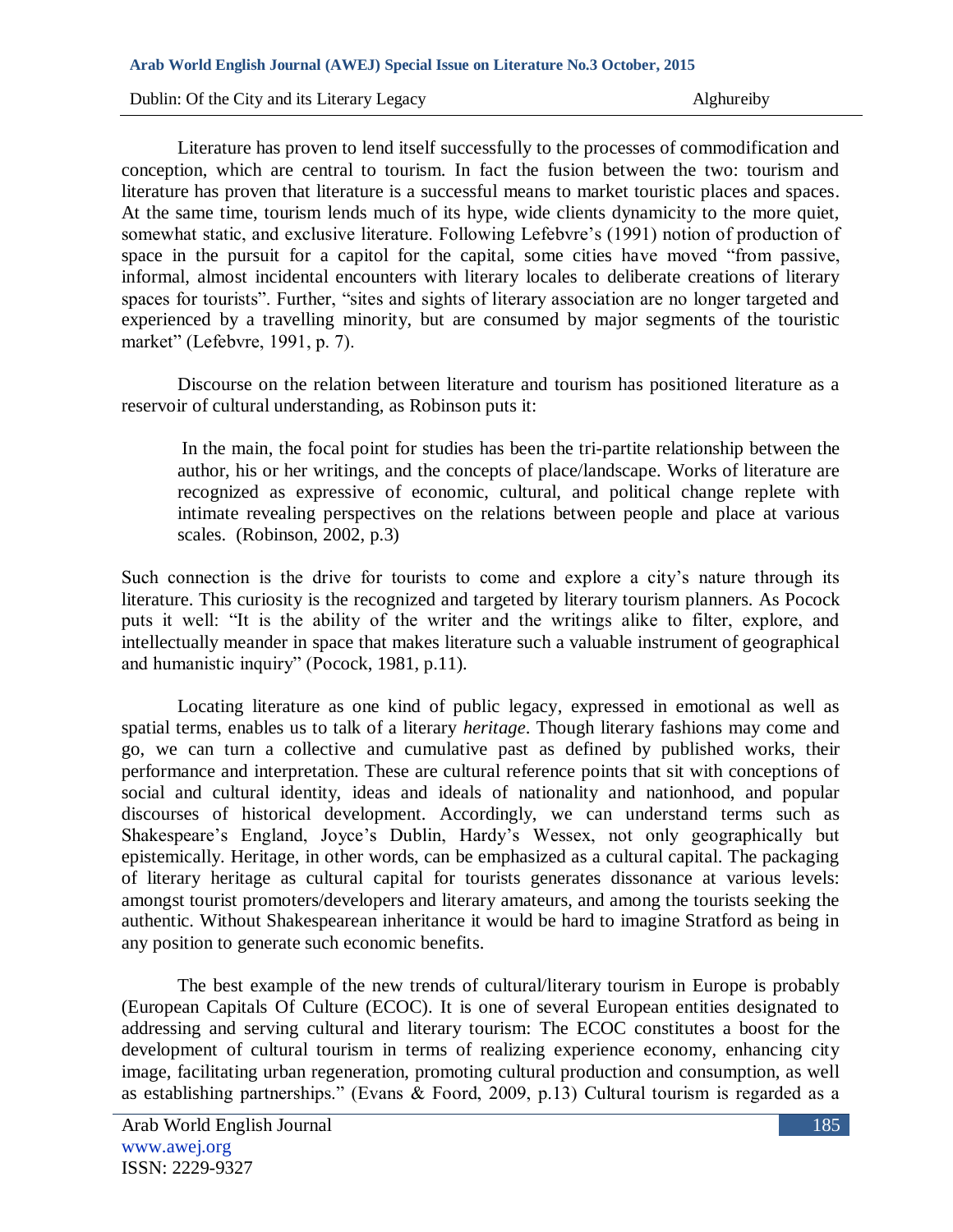means of supporting culture and economic development as well as increasing the understanding between different cultures. In Europe, many cities are now actively developing event-based strategy as a means to develop comparative advantage in an increasingly competitive tourism marketplace, and to create local distinctiveness in the face of globalization. The ECOC has provided resources for the growth of tourism, urban, and economic regeneration, and materialization of a plurality of cultures. (Evans and & Foord, 2009, p.14)

The main concern of the host cities has been to gain the economic benefits associated with increased numbers of visitors. In order to maximize the benefits, a long-term factor of attraction to the visitors was to be generated and that is by these cities providing their visitors with a unique and authentic experience. Cities can also ensure the achievement of experience economy by staging a series of events in order to convince visitors that that there is always something happening in the city. (Liu, 2012, p. 511)

#### **4. Why Dublin?**

This paper takes the city of Dublin as an example of success of a city that employs its literary treasures and cultural legacy by turning it into an important national revenue. In fact, what is unique about Dublin's experience is its transformation from conflicting with its literary men and culture, into complete embracing and taking advantage of the legacy, and even going as far as taking it up as the national identity of the city, and the country at large.

The major sector of writers, as it is well-known today, are Irish. Since the 1400s, the literature written for the English-speaking reader, was largely composed, shaped, and altered, by Irish writers. As Dublin fell in and out of British colonization, many of its writers were considered by critics of the time as English. Such were Richard Brinsley Sheridan, long-term owner of the London Theatre Royal and Drury Lane, Oliver Goldsmith, and George Bernard Shaw. But as the country was fighting for its independence, many of its sons were key creators of what is known as modern literature, as James Joyce, Samuel Beckett and W. B. Yeats. There is also the iconic Temple Bar, which is emerging now as the new cultural hub in Dublin, due to its historic significance. It can be easily compared to London"s Soho and Paris"s Montmartre. Today, Dublin has it that is considered one of the fastest growing cities in Europe mainly because of cultural and literary tourism, thanks to utilizing and marketing such spaces. (Montgomery, 2010, 137)

The main reason remains to select Dublin"s experience to prove the argument in this paper is that, and according to Lennon and Seaton (1998), Dublin"s growth in tourism revenues has been faster than other European cities. Arrivals to the city have been steadily increasing, ensuring record levels of visitors' numbers. (qtd. in Lynch, 2011, p. 49)

#### **5. An Ancient City, a Rich Past:**

The area (the island now known as Ireland) was inhabited since early pre-history, and was known to be a monastic centre. The Vikings also settled there in the 9<sup>th</sup> century AD, and became largely integrated with the community. But the city continued to be invaded and colonized: by the Anglo-Norman invasion under King Henry II of England in 1169, the English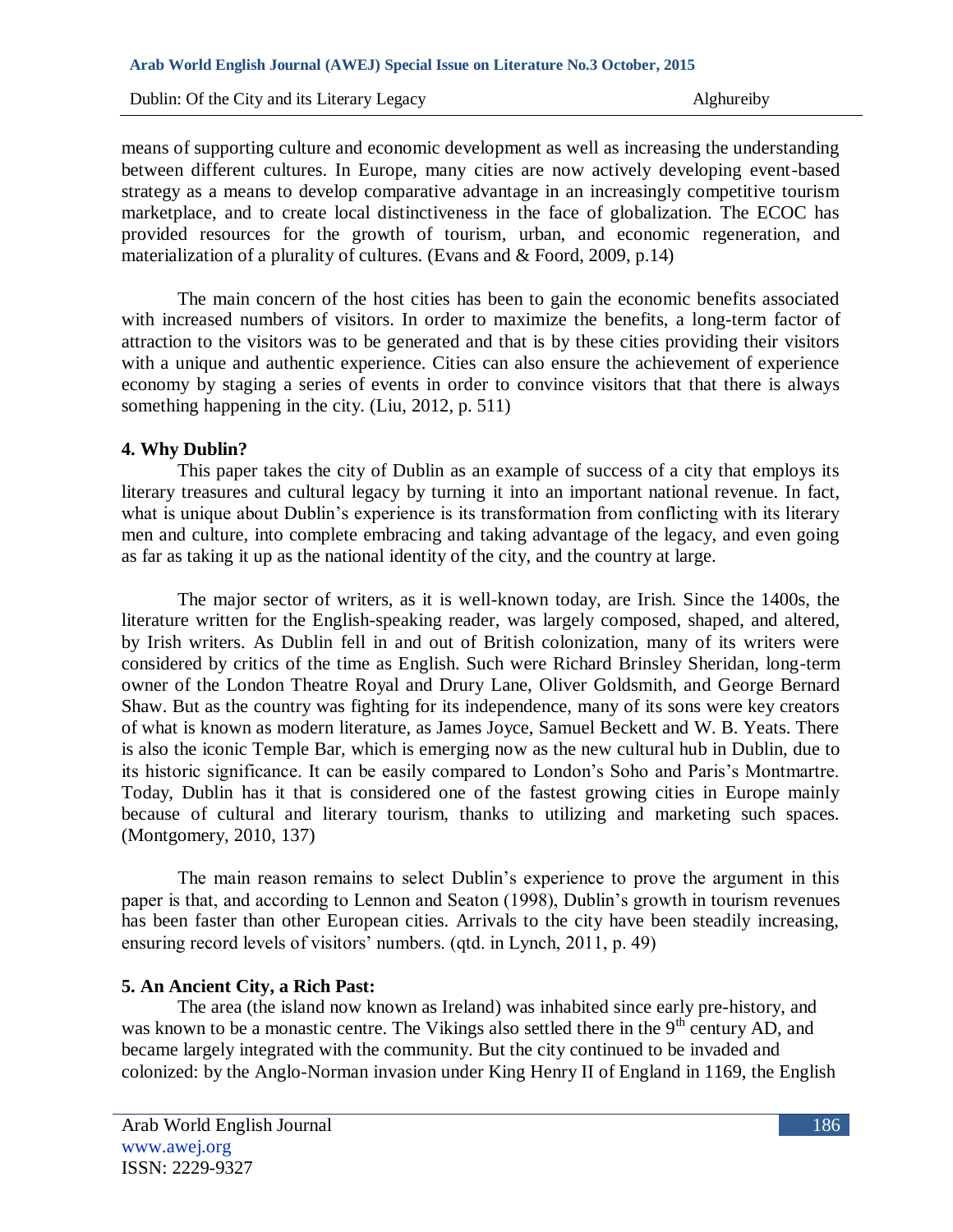colonization during the reign of Elizabeth I in the 1500s and 1600s, the battles with King William II in 1690, which marked a long period of Catholics repression. (Bartoletti, 2001, p.19)

By the seventeenth century, the city of Dublin was dominated by a Protestant aristocracy and benefited from certain benefits: the construction of beautiful Georgian Squares, the Leinster House, today the Irish Parliament, The Custom House, The Four Courts, and the National Botanic Gardens.

Dublin witnessed a series of failed rebellions against British rule. It was not before 1829 that the Catholics achieve their emancipation under "The Liberator", Daniel O"Connell, after whom the central boulevard of the city is named.

Another defining historical episode in the Dubliners" history, and had a great influence on the culture until today is The Great Famine of 1845-51. The failure of the potato crop, on which the population depended, resulted in the population falling by 1.5 million by death or emigration, mainly to North America. Between riots, street violence, extreme poverty, and starvation, Dublin was home to some of the worst slums in Europe. The fine 18<sup>th</sup> century houses declined into tenements were overcrowding, poor sanitation and disease were rife. (Bartoletti, 2001, p.32)

The famous revolt against an 800 years-long-British rule began at Easter 1916. The unrest left much of the city in ruins. The subsequent War of Independence ended with the signing of the Anglo-Irish Treaty in 1921, by which the southern part of the island became what is now known as The Republic of Ireland, with Dublin as its capital city. However, the following two years witnessed some of the bloodiest battles among the Irish themselves, as an after math of the treaty"s dividing of Ireland. O"Connell Street and the centre of the city was heavily shelled. A truce in 1923 signed between the warring parties, and they agreed to begin the process of building a new state. For the decades that followed, the republic struggled with issues related to poverty, urban decay, and emigration of the youth. (Foy & Barton, 1999, p. 41).

# **6. The Never-Return of the Prodigal Sons:**

The city in those times was winning some of its loyal sons and losing others, as it was becoming the capital of the independent Republic of Ireland. Such were hard times for the Irish men of letters, many of whom were driven out of the country either willingly or by force, pressured to blindly endorse an independent that was marred with Irish blood. Dublin drove away her sons and daughters by starting to reject its work on grounds of strict Catholicism known of the Irish at the time:

The Dubliner was not unaware of his city"s ambivalence towards her writers: An old bag of words, but mother and foster-mother of some famous sons and with no intentions of letting you forget the fact. She will never tire of showing you where her James used to walk, recalling what her Sean used to say, how her Willie and George and Oscar used to behave; she will breathe her George Bernard down your ear until you scream for mercy. And she will blindly forget that when she had them she used to clip their ears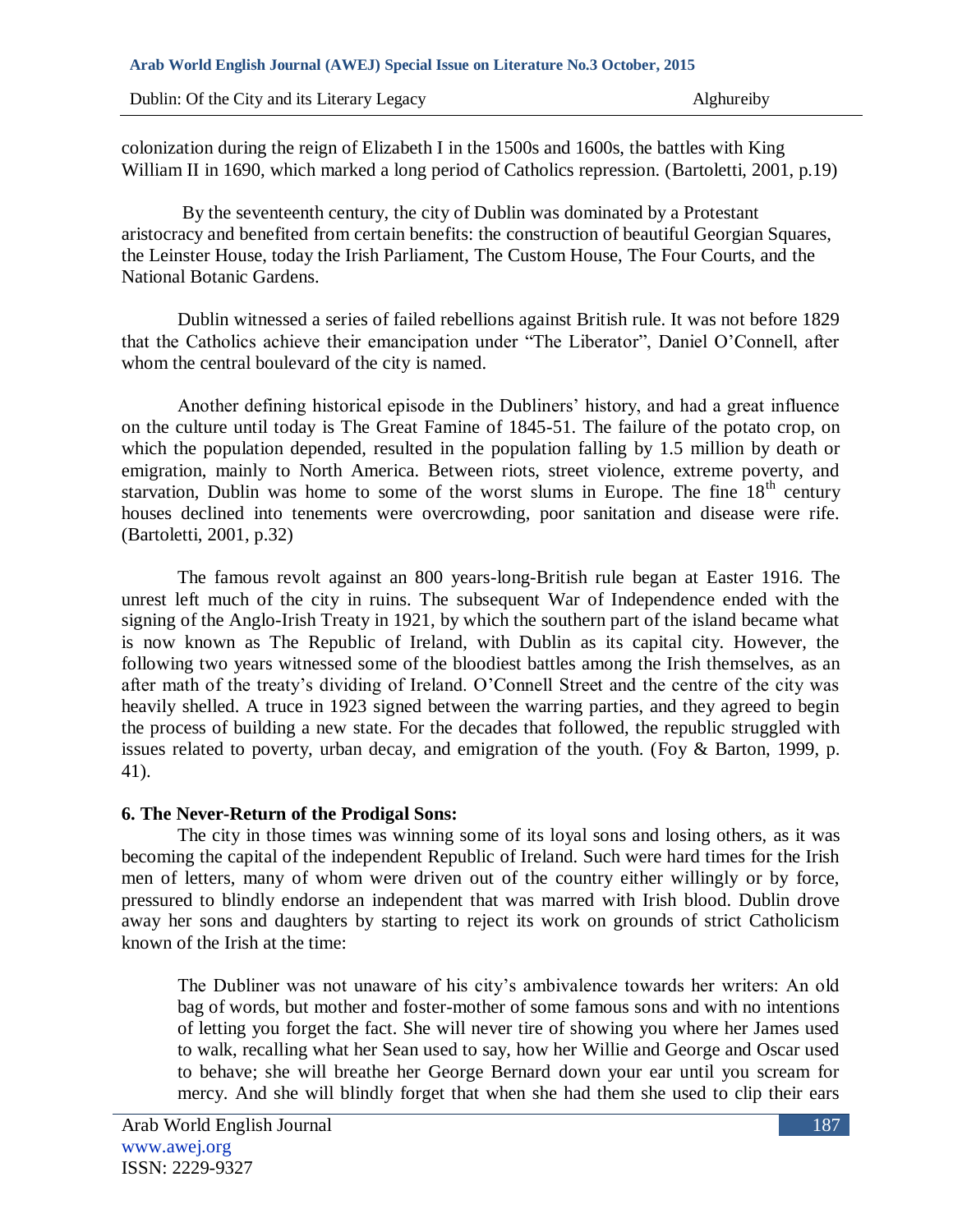every time they opened their mouths. (Lynch, 2011, p. 6)

Dramas of hunger, illusion, exile and death overshadowed the lives of these creators. George Bernard Shaw chose to escape Dublin"s slums in search of a better life, which he found in England. His chances to return to his homeland became even flimsier when he took up socialism, a radical movement that was not welcomed in the more liberal European countries. He spent his life in London. Orphan novelist James Stephens stole bread from the Stephen"s Green ducks. Oscar Wilde was scarred for life by the loss of his first two great loves. Buck Millington in Ulysses, was kidnapped by political opponents. John Mellington Synge died at the tragically early age of 38.

James Joyce, master of the modern novel, was driven out of Dublin after being shot at. He was becoming increasingly a controversial figure in the city, known for his explicit writings and heretical views in a very conservative country. Two of James Joyce"s closest friends, were shot by the resistance fighters. (Lynch, 2011, p. 13) Walking to Leeson Street, Stephen Dedalus, (the [protagonist](http://www.britannica.com/EBchecked/topic/479579/protagonist) of [James Joyce"](http://www.britannica.com/EBchecked/topic/306875/James-Joyce)s autobiographical novel *[A Portrait of the Artist as a](http://www.britannica.com/EBchecked/topic/471360/A-Portrait-of-the-Artist-as-a-Young-Man)  [Young Man](http://www.britannica.com/EBchecked/topic/471360/A-Portrait-of-the-Artist-as-a-Young-Man)*) proclaimed his commitment to art and his decision to leave Ireland:

I will not serve that in which I no longer believe, whether it call itself my home, my fatherland, or my church; and I will try to express myself in some modes of life or arts as freely as I can, using for my defense the only arms I allow myself to use - silence, exile and cunning. (Tomedi & Bloom, 2007, p 19)

James Joyce"s Stephen Dedalus had not been mistaken: "Do you know what Ireland is? Asked Stephen with cold violence. Ireland is the old sow that eats her farrow." (Tomedi & Bloom, 2007, p 19) James Joyce left at the earliest opportunity and called his country the "afterthought of Europe", "the old sow that eats her farrow", and "a priest-ridden land". (Maddox, 2004, p 38) He emigrated in 1904 and settled in Trieste, and after a bitter visit to Ireland in 1912 never returned there, not even to his dying father. World-famous after *Ulysses*  was published in Paris in 1922, he refused Yeats's invitation to the Free State's new Irish Academy of Letters. He resolutely remained a British citizen until his dying day in Zurich in 1941. That is how much he resented his fatherland. (Maddox, 2004, p 39)

But the resentment was mutual between Joyce and Ireland: his sisters in Dublin never wanted to be associated with him, and his name remained anathema among the Irish, and his country refused his wife, Nora Barnacle, the request to transfer and bury him in Dublin. He ended up fleeing to Trieste in the night with his companion, Nora Barnacle, and from there to Zurich, only to settle in the city were he had his own disciples of literary men and women: Paris. He died and was buried in Zurich. Two senior Irish diplomats were in Switzerland at the time, neither attended Joyce's funeral, and the Irish government later declined Nora's offer to permit the repatriation of Joyce's remains (Ryan, 2012, p. 102). But conservative Ireland is long gone. Today, in modern Dublin, Ulysses is part of the school curriculum, and Joyce is acknowledged as one of the greatest Irish writers ever lived.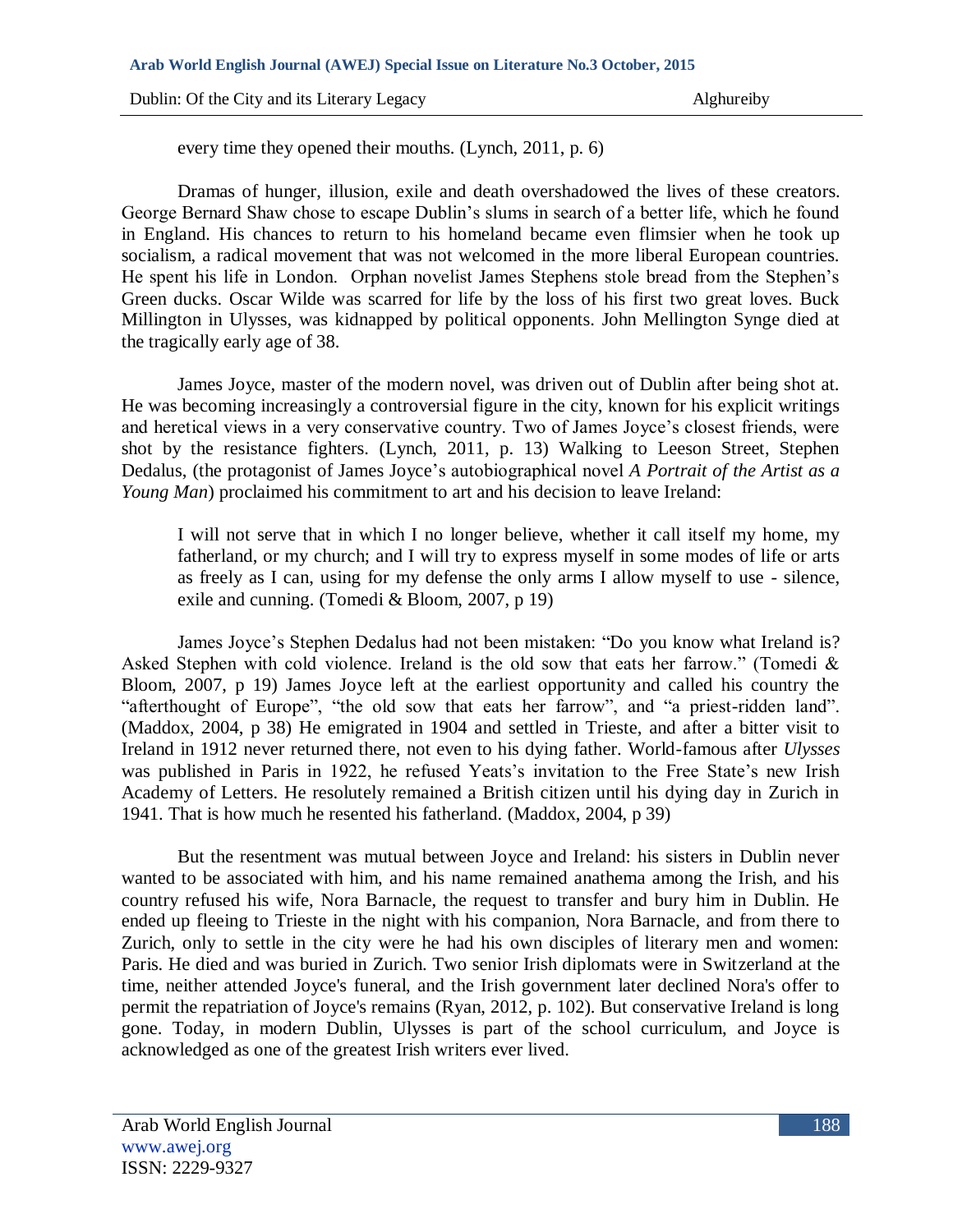Master of the theatre of the absurd, Samuel Beckett, was born in 1906 in Foxrock, a suburb south of Dublin. He had a decent job teaching French in renowned Trinity College. He resented teaching and tried to find an opportunity away from Ireland: "he wanted to put some distance between himself and his mother and to surround himself with new images, new sounds, streets not Dublin's." (Donoghue, 2009, p. 13). Moving to Paris, he fought with the French forces against the Italian fascist regime, when he did not consider fighting with the Irish Republican Army (IRA) in its war for independence. Samuel Beckett's Irish contemporary and companion, Liam O"Flaherty, proclaimed that France was "the only country where there is a profound respect for the human intellect in itself" (Donoghue, 2009, p. 17). In Paris, Beckett celebrated the publication of Sean O"Casey, the prominent playwright, was chased out of Dublin after his plays were performed in Abbey Theatre and found unacceptably controversial by the Irish audience. He was responded to with rotten tomatoes and eggs sent flying across to the stage by a very angry audience. Upon the performance of *The Stars and the Ploughs* in 1926, ten years after the Easter Rising of 1916, and on the night of the fourth performance, the Abbey Company was met by an unruly audience who protested against what they believed was a grotesque distortion of historical events slandering those who had died for Ireland. The riot featured a coordinated appearance by the widows and bereaved women of 1916. During the disruption W.B. Yeats rose to praise the new play and addressed the audience saying:

"You have disgraced yourselves again. Is this to be an ever recurring celebration of the arrival of Irish genius?" Yeats, the owner of the theatre engaged with O"Casey in a series of well-kept letters, discussing and questioning the latter's nationalism and loyalty to his fellow-Irishmen. The pressure left O"Casey no option other than heading to London until his dying day. (http://www.abbeytheatre.ie/110moments/category/allmoments/#the-plough-and-the-stars)

This inspirational play has been presented 56 times by the Abbey Theatre at the heart of Dublin as recently as 2012 and April 2015.

# **7. The Transformation:**

In the 1960s Dublin"s fortunes began to change and the city finally experienced expansion and development, which slowed down by the 1980s recession, and causing the city to lose much of its talented work force to emigration. The trend was reversed in 1991 when Dublin was named European Capital of Culture, beginning an intense programme of city centre rejuvenation and improvements. This was followed by a an economic boom which brought huge developments to the city: increased trade, new housing projects, better infrastructure, better services for the tax payer. Reports tell us "Local government fostered initiatives to help the cultural life of the city with increased funding and provision for all the arts." (Evans, 2009, p. 22) Many Irish people who had emigrated in the 70s and 80s returned.

Creativity has been acknowledged as a vital resource in Dublin and the city is committed to developing this as a key element in economic policy:

Dublin"s economic plan also recognizes the importance of a vision and a brand for the city, one that exploits its heritage, current skills, location, environment, resources and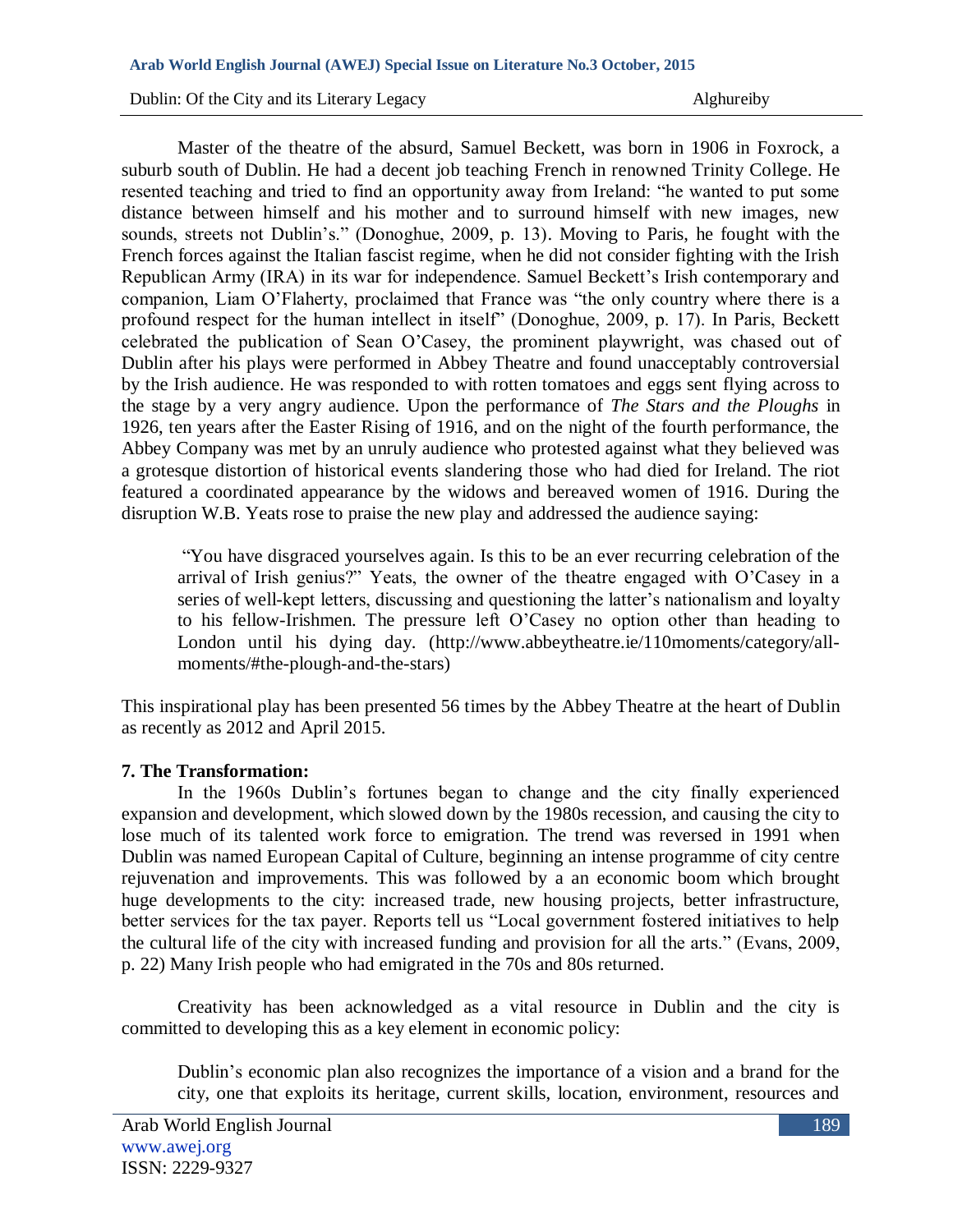talent-all that the city does best. At the centre of this economic vision is the aim of highlighting Dublin as a creative city where the arts, and especially the literary arts, are crucial. (Evans, 2009, p.24)

Dublin City Council"s innovative strategies have been major factors in growing and shaping Dublin's economy, especially in the current climate where traditional industries and financial services cease to be the major generator of economic growth. The first step for the city council towards solidifying a plan that is likely to succeed in this endeavor was to establishing Creative Dublin Alliance (CDA), collaboration between the local universities, business and local government leaders. (Bolger, 2011, p. 28) Thanks to this project, Dublin, which suffered extreme conditions in the near past, enjoys today fine Georgian architecture, a cosmopolitan social scene, a lively cultural life of theatre, music, highly regarded education system, good housing provision, and a highly-rated quality of life. (Evans, 2009, p. 64)

# **8. A Recipe for Success:**

Dublin was lucky to have an ancient history rich with literature and culture, but that was not enough to guarantee the project will make the city a global literary destination. Planning, strategizing, and having the right team on board was essential to make the plan work. One of the steps taken by the city council was to designate the right institutions to collaborate and implement the plan. Dublin City Council, along with its partners took certain steps collaborating with the right institutions and creating events.

## **8.1. Institutions:**

Dublin City Council and *Fáilte*, are two important offices that are responsible for tourism and literary tourism. Dublin City Council, headed by the Lord Mayor of Dublin is the democratically elected body that governs Dublin City. We are the largest Local Authority in Ireland. The council runs the city, and supervises actions related to tourism, (http://www.dublincity.ie/main-menu-your-council/about-dublin-city-council, 2015).

But the more immediate action came under "*Fáilte* Ireland". *Fáilte* Ireland was formed in May 2003 under the National Tourism Development Authority Act as Ireland"s national tourism development authority, responsible for supporting Ireland"s tourism industry and sustaining Ireland as a high-quality and competitive tourism destination. As part of this, *Bórd Fáilte Éireann* merged with CERT in order to increase the focus on achieving a cohesive tourism strategy for Ireland to ensure a strong and sustainable tourism industry. In 2012, Dublin Tourism merged with *Fáilte* Ireland. (http://www.failteireland.ie/Footer/What-We-Do/Our History.aspx#sthash.4Flw5AMj.dpuf, 2015).

The city's universities with their publishing trade thrived at achieving a contemporary literary scene: conferences, discussion hubs, and literary and cultural events contributed to make a powerful image of Dublin as a place with literature at its core. Universities are not the only cultural institutions that contributed to the campaign led by Dublin City Council. Dublin is the home of the National Library, National Gallery, Abbey Theatre, The Peacock Theatre, Gaiety Theatre, The Dublin Writers" Museum, Trinity College, The National Concert Hall, and Irish Writers Museum, among many others.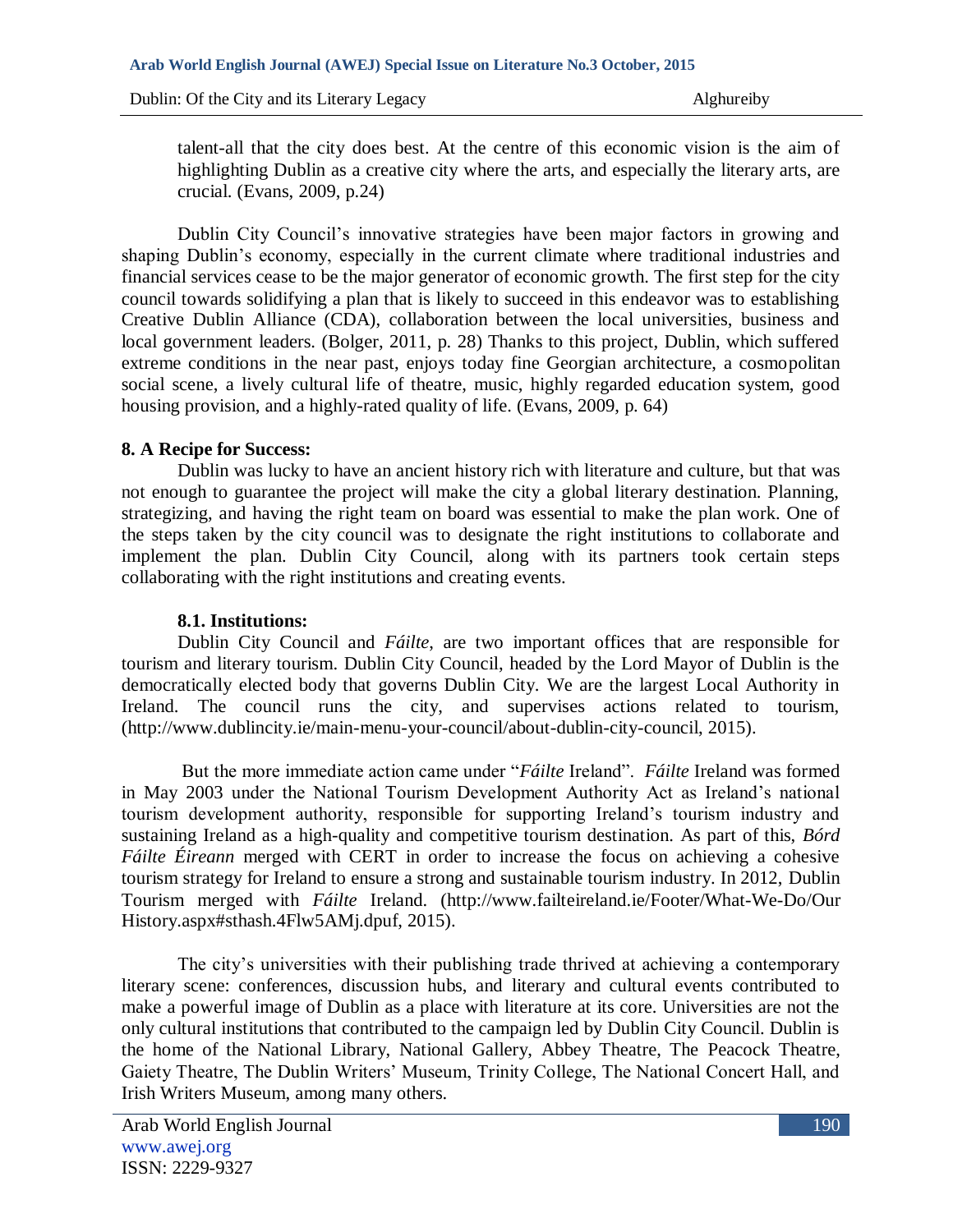**Arab World English Journal (AWEJ) Special Issue on Literature No.3 October, 2015** 

Dublin: Of the City and its Literary Legacy Alghureiby Alghureiby

As part of the collaboration between the government's entities, Dublin City Council arranged with the National Tax regime to support Artists and writers in Ireland and enable them to avail of exemptions on income derived from their creative work. Supporting writers and artists will ensure that the city sustains its status as a home of literature and art. (Coogan, 1983, p. 51)

"*Aosdána'*, a body set up by the Arts Council, reflecting the innate value the state places on the role of the creative artists. The Arts Council established *Aosdána* in 1981 to honour artists whose work has made an outstanding contribution to the arts in Ireland, and to encourage and assist members in devoting their energies fully to their art. Through providing the artists with financial support, *Aosdána'* ensures the artists well-being and productivity.

### **8.2. Business Tourism:**

Cities around the world have taken steps to encourage "business tourism" with special attention to ways of increasing its rapidness, as it is relevant to prosperity of tourism in general. Dublin (like main European and Asian attraction cities) has done a lot in this direction. Indeed "*Fàilte* Ireland" has included a specific strategic objective concerning business tourism. By business tourism, we mean encouraging global clients o hold conventions, events, and courses, in Dublin. Studies have shown that many of those who come to a city to attend a business event, usually come back with family or friends for leisurely tourism. (Urry, 2002, p. 13) This objective is stated very broadly by *Fàilte* Ireland: "development of conference and incentive visits and on events –led strategy to build a solid year-round tourism business" (http://www.failteireland.ie/Footer/What-We-Do/Our-History.aspx#sthash.4Flw5AMj.dpuf, 2015). Dublin City has gone to build a new district in Dublin called IFSC (International Financial Services Centre), with an architecturally unique building as a convention centre, overlooking the River Liffey. Many global companies and corporations are now occupying the buildings in the area as their new headquarters in the continent.

#### **8.3. Literature as Brand:**

In a way of promoting Dublin"s literary identity, one of the efforts that has become quite noticeable is the endeavors to create brand names of prominent Irish works of literature. James Joyce"s *Ulysses* is probably one of the best examples, with the closest paradigm being England"s *Pride and Prejudice*, and Denmark"s *Hamlet*. In order to create this brand name, there are annual events associated with the novel. On the week of June the  $16<sup>th</sup>$  of every year, the Irish, the literary tourists, and the *Joyceans*, as they prefer to call themselves, walk the streets of Dublin, dressed in the costumes of the characters in the novel, and follow the steps of Mr. Leopold Bloom in his walks around Dublin on the June, the  $16<sup>th</sup>$ , 1904. Indicative plaques have been planted around the city to point to the trail of Bloom. Recently, a hotel was called "Bloom" off Temple Bar district is established right in the place of the hotel where Nora Barnacle, Joyce's partner, used to work. It is decorated with the era's style and design to ensure the maximum Ulyssesian experience for the clients. It does not stop here, as memorabilia, stationary, and souvenirs are sold around the city carrying pictures and drawings of the characters. Of course, such practice by the Irish tourism office enhances the literary hue of the city, and of course commodofies the work of art for public consumption. The same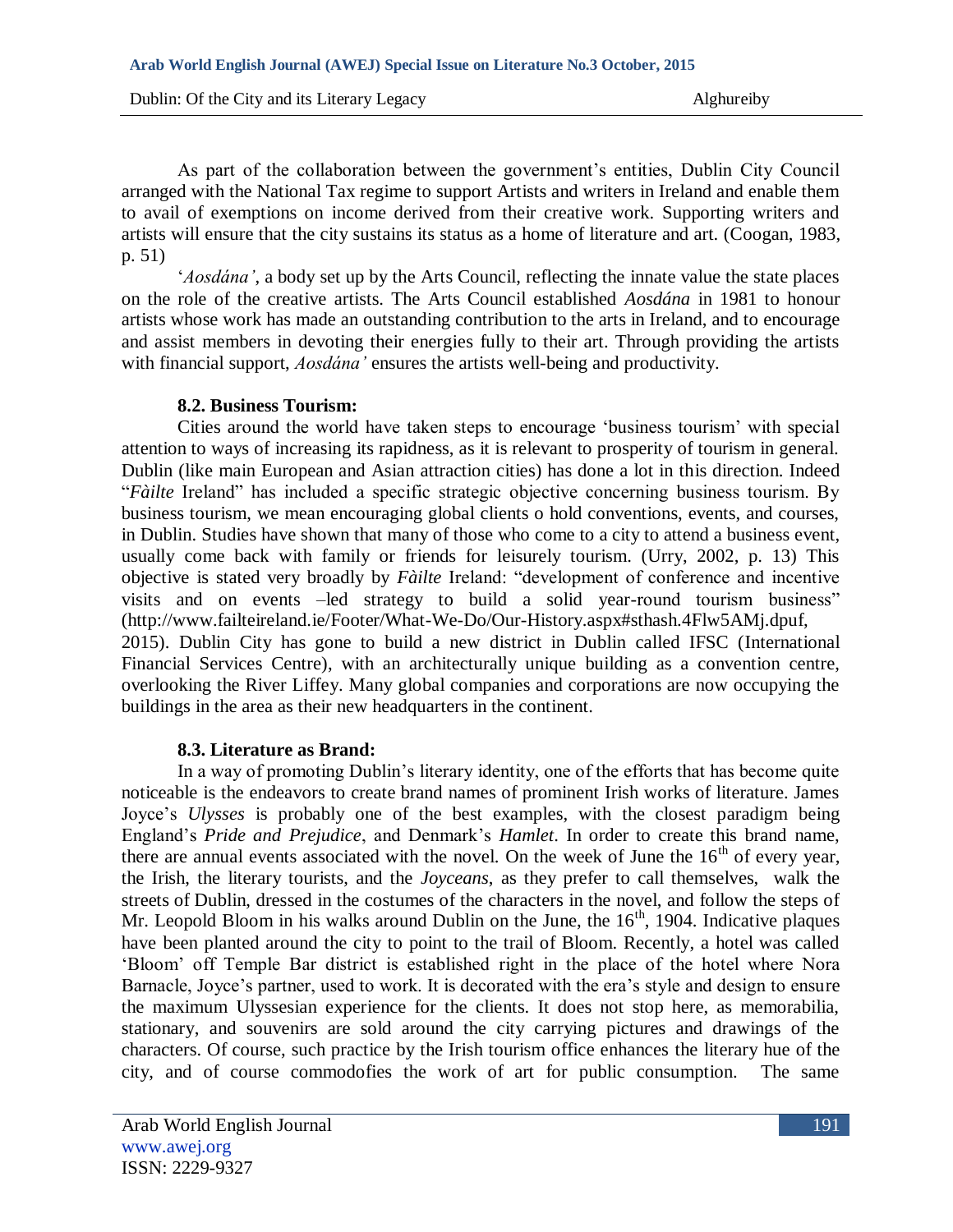glorification goes for Yeats, where a pilgrimage to his favourite town Sligo is arranged as inspired by his of his poems.

Another strategy that helped making Irish literature into a brand is creating the "celebrity literary figure". Three of the city"s newest bridges are named after three literary giants: James Joyce, Samuel Beckett, and Sean O"Casey. The cafes and pubs these writers went to where made into shrines, statues where erected for the men of literature, their pictures are printed on consumer goods, like stationary, clothes, bags…etc.

Like it is in Europe and other parts of the world, the more immediate model for literaryrelated tourism is created the 'literary shrines', which are visited by hundreds of thousands of tourism every year. Such examples include Shakespeare"s Globe in London, Kronberg Castle in Denmark, best known as Hamlet"s Castle, and the Edinburgh Castle, which performed as the setting for *Macbeth,* and other sites around the world. Such examples represent the: consumption, production, re-production, commodification, transformation, communication, and distribution of literature for tourists, processes that are riddled with contestation, social and political tensions, power plays, and [conflictual] encounters of meaning." (Robinson, 2002, p. 2) The spaces and places of literature and the literary have long been noted as sites to visit within the context of homage, pilgrimage and education. A persistent and mainly accurate view is that spatial expressions of the lives and works of creative writers have held appeal for the traveler rather than the tourist, and following Fussell, are positioned more in bourgeois nostalgia than the proletarian realities of the "moment". (Fussell, 1980, p. 43)

The home of the writer is arguably the most powerful tourism resource with appeal across a range of markets. Contained within this notion of 'home' are houses, apartments etc., that are represented in tourism contexts as having borne witness to various stages of a writer's life. Writers' homes as focal destinations provide a tangible connection between the created and the creator, allowing tourists to engage in a variety of emotional experiences and activities. For literary pilgrims, here lies the potential for intimacy, authenticity, and inspiration. In visiting such spaces the literary tourist can hope for some similar inspiration and aspirations for, or at least a shared moment of connection between creativity and these particular "homely" spaces. Internally, a writer's space is a hybrid between a home and office, often surrounded by intimate and revealing memorabilia, often serving as a reflection or extension of the writer's character. (Robinson, 2002, p. 8)

In Dublin, rich with writers" homes, iron plaques on the exterior of the houses indicting who lived there and when. Over the years, the focus of presentation in writers' homes has moved away from "museum staging" with formal displays of associated objects to the recreation of more naturalistic settings which the author would have inhabited beyond the writing process. Thus the birthplace of George Bernard Shaw, a Victorian terraced house in Dublin, is presented to visitors as having the appearance that the family has just gone out for the afternoon. (Robinson, 2002, p. 9)

One of the factors that helped and guided key players in the city to transform it into a geo-literary icon is that much of the city is reflected in the literature. Eimear McBride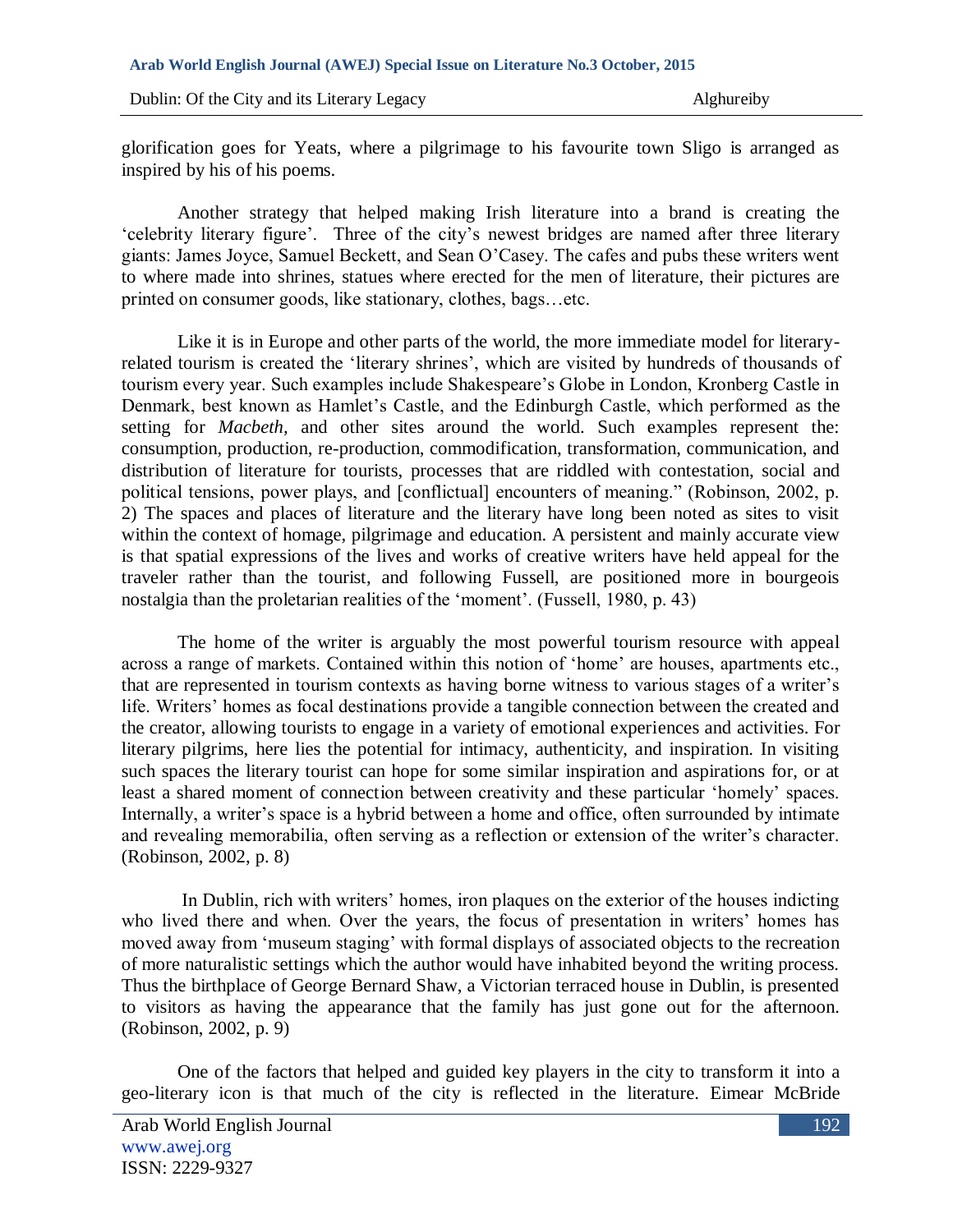comments on one of James Joyce"s novels, Dubliners: "It has become the most approachable face of the city and its literature" (McBride, 2014, p.55).

Dublin"s abundance in literary spaces has undoubtedly encouraged the tourism planners to utilize it. A good example of such literary spaces would be Baggot Street, which was the nuclear of the Dublin Bohemia:

Baggot Street had its origins in the Viking village of Baggotrath, where muskets flashed in 1549, as Parliamentarian defeated Royalists and paved the way from Cromwell"s conquest of Ireland. Starting in St. Stephen"s Green, both Baggot and Leeson Streets were the main medieval roads from Dublin to the south. In the late 1700s, they framed a bustling new Dublin. Georgian society originally centered on the North side of the city. (Lynch, 2011, p. 3)

Olivia Robertson arrived in 1949 and observed: "Dublin has its own special colony of Bohemia, its "Latin Quarter". My first act on arrival was to walk up Baggot Street, our little Chelsea." (qtd in Deegan and Dineen, 1998, p. 27). In addition to Abbey street where playwrights and actors used to room close to the legendary Abbey Theatre, once run by W. B. Yeats and lady Gregory, or Marrion Square, where Oscar Wilde lived. Such streets rich with stories and silhouettes of great writers did not fail the Irish in their endeavor to become a city of literature.

#### **8.4. Awards:**

The city council took other measures to accentuate the literary hue of the city, and that is by turning it into a host of the literati and intelligentsia hub. One way was to introduce a bundle of international awards, like The International Dublin Literary Award (IMPAC), is presented annually for novels written in or translated into English. The award is an initiative of Dublin City Council, the municipal government of Dublin, which retains full ownership. It is the world"s richest prize for fiction and is now in its 20th year. The award aims to promote excellence in world literature. Nominations are submitted by library systems in major cities throughout the world.

Dublin Library Literary Prize is also turning heads in literary circles and is expected to attract entries from countries around the globe. Established as "the biggest award in the world for a single fiction title," (of \$63,000), "involves the public library services of national capital cities worldwide in nominating up to three titles selected from across the total range of best contemporary fiction being published," said Eithne Massey, project manager and senior librarian with Dublin Corporation Public Library Service. (qtd. in Byrne & Skinner, 2007, p.16). The award was launched by Dublin Lord Mayor John Gromley at an April reception in the Irish capital, where the city granted a special charter to IMPAC, "the world"s largest productivity improvement company" and the city"s partner in the venture, which is being managed by the Dublin"s public library system. (Kniffel, 1995, p. 508)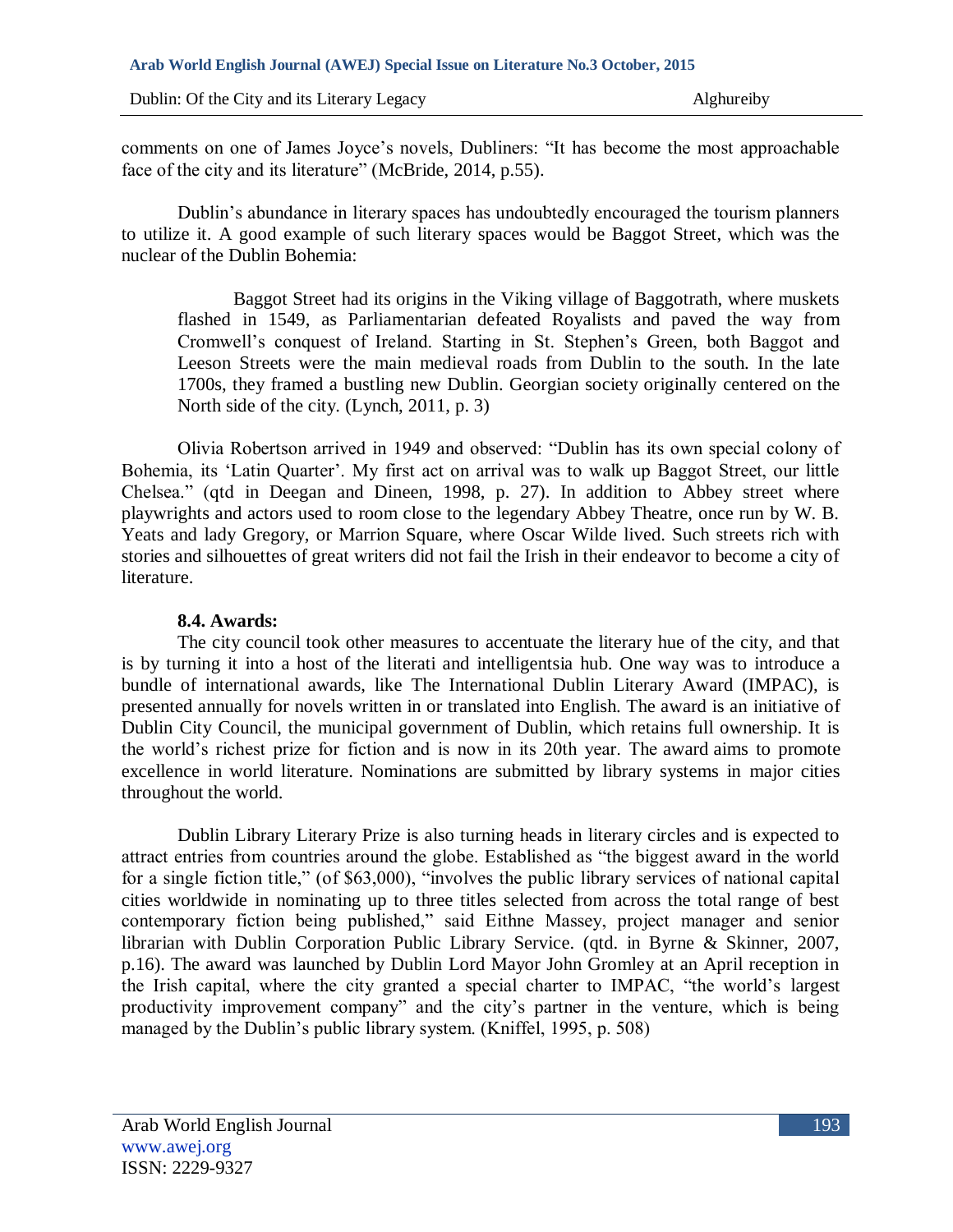## **8.5. Festivals:**

The Franco-Irish Literary Festival, the Spanish-Irish Literary Festival, are but two of many festivals in which international literature is showcased in the city of Dublin. The Dublin Writers Festival and The Dublin Book Festival are also high-profile annual events that made the city of interest to many writers and literary tourists. (Kniffel, 1995, p. 508)

## **10. Conclusion:**

Within the context of an expanding tourism culture, literature's role has been underestimated and largely under-researched. This paper has only touched upon some aspects of the relations and correlation between literature and tourism in the knowledge that further work needs to be carried out.

Certainly, but not exclusively, within the western developed world literature is a powerful and dynamic field of cultural expression. Despite the rising curves of hyper-realities and the virtual, we nevertheless continue to inhabit a culture of books and literature. As John R. Short expresses:

The inescapable fact remains: literature is an aspect of society. It coheres, structures and illuminates many of its most profound meanings. It is, in a particular sense, an institution of society, an inheritance of artistic practices and values, appoint of formal interaction where writers and audiences meet, a means of social communication and involvement, and a manifest expression of our curiosity and our imagination. (Short, 1991, p. 159)

How easily this analysis is applicable to contemporary tourism. We encounter the world and meaning through tourism as a first world institution and as a form of communication that is in itself "an expression of our curiosity and our imagination".

Clearly, not all literature is rich in landscape and imagery to tempt tourists, nor it can be mined for strong themes and characters as inspiration for literary theme parks. Nor, too, are all authors rich in the character and lifestyle that would encourage tourists to explore their homes. It is clear too that commodification of literature for touristic purposes is invariably selective so much so that art and literature can lose its authenticity. Yet this authenticity is itself a challenging concept, and relates more to the literary pilgrim rather than the common tourist.

The example of Dublin's fight to establish a literary identity was a calculated one. It had the topography, the history, the heritage, the literature, and good governance. In a publication by UNESCO on Dublin as a world of literature, in 2009, a "context for literature" was provided and reads thus: "Dublin City Council, the democratically elected body which governs the city, aims to ensure that Dublin is at the centre of a creative economic region-one which will continue to attract, retain and develop creative talent, harnessing all of its assets and capabilities." (Evans, 2009, p. 9) But on the other hand, it suffered recessions, famines, poverty, and limited resources, and the stigma of political instability. But in the end, Dublin has won the battle, and exceeded expectations as it completely yielded itself to the project. By coming to terms with the past, it holds itself now synonymous with Jonathan Swift, Oscar Wilde, George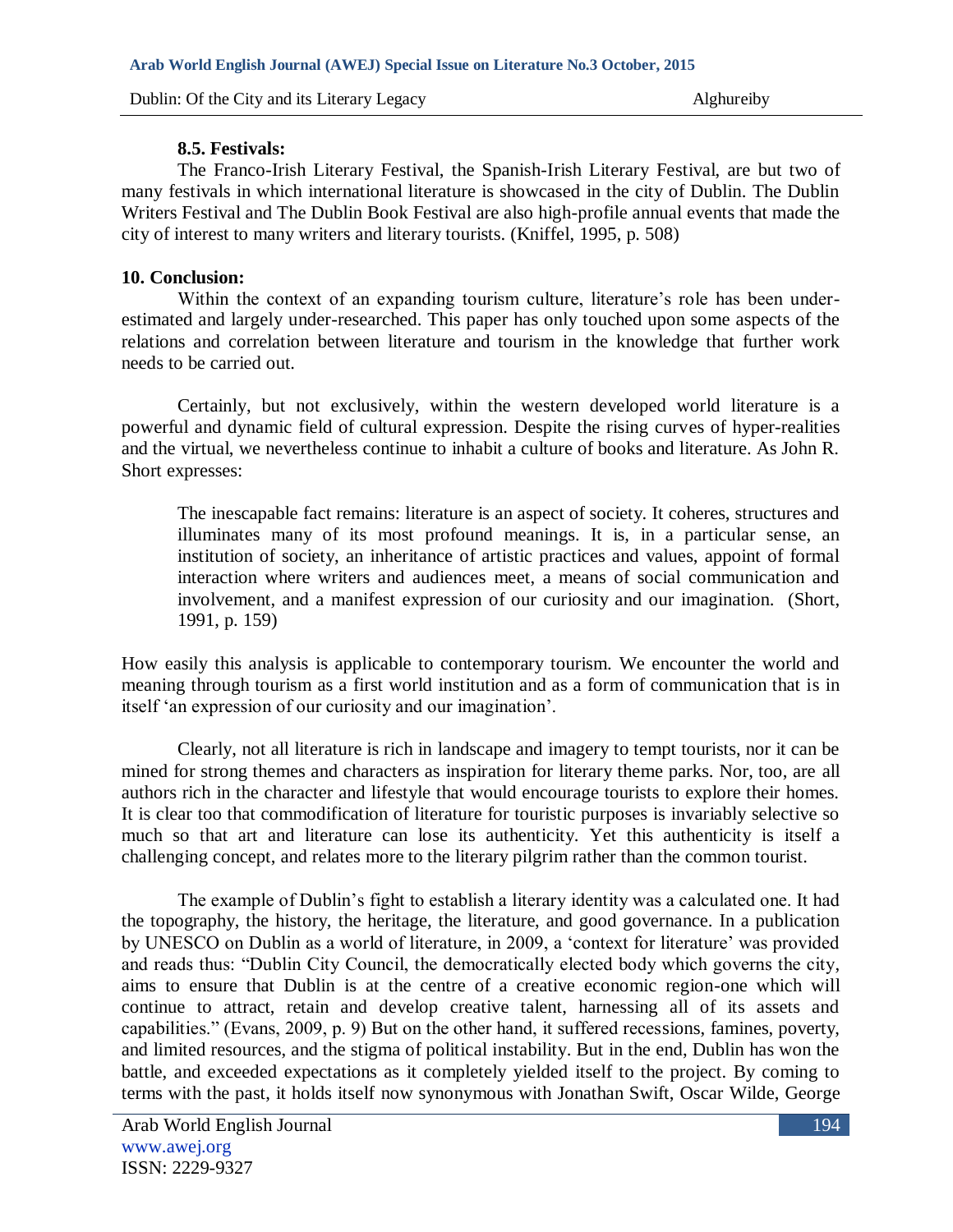Bernard Shaw, W. B. Yeats, James Joyce and Samuel Beckett, among many others. But it is still home to renowned men and women of letters, like IMPAC award-winner, poet Colm Tóbín, the Man Booker-winner, Anne Enright, John Banville, Roddy Doyle, Iris Murdoch, among others.

In 2004, the city of Dublin was chosen by UNESCO as "a city of literature":

Part of the UNESCO Creative Cities Network launched in 2004, Dublin is one of the only four cities in the world with the designation of UNESCO: City of Literature, joining Edinburgh, Melbourne, and Iowa City. The sought-after accolade, which is permanent, recognizes Dublin"s culture profile and its international standing as a city of literary excellence. (Bolger, 2011, p.8).

Today, literary tourism is a vital component of Dublin"s economy, employing within the industry of tourism %27 of the national workers. A total of 5.6 million visitors came to Dublin in 2013, contributing  $\epsilon$  1.7 billion to the city's economy. In the same year figures show that over 3 million visited cultural institutions located in Dublin. In 2013, Ireland announced that it was a debt free nation, despite the stressful economic situation in the EU countries.

### **About the Author:**

**Dr. Tahani Alghureiby** is an assistant professor of English literature, English Department, Faculty of Arts and Humanities at Princess Nourah Bint Abdulrahman University, Saudi Arabia. She acquired BA degree (1993) in English Literature, MA (1998), and PhD degree (2005). She teaches Greek and European modern drama at English Department, Faculty of Arts, PNU. She published papers and articles, in Arabic and English, through local and international publication channels on issues related to literature, criticism, and art.

# **References:**

Abbey Theatre's 110th Anniversary, (2015). *Abbey Theatre 110 Moments*. [online] Available at: http://www.abbeytheatre.ie/110moments/category/all-moments/#the-plough-and-thestars.

Bartoletti, S. (2001). *Black Potatoes*. Boston: Houghton Mifflin.

- Bolger, M. (2011). *Dublin*. Dublin: O'Brien Press.
- Byrne, P. & Skinner, H. (2007). International Business Tourism: Destination Dublin or Destination Ireland? *Journal of Travel & Tourism Marketing*, 22 (3-4), pp.55-65.
- Coogan, T. (1983). *Ireland and the Arts*. [London]: Namara Press.
- Deegan, J. and Dineen, (1998). Tourism Policy and Rapid Visitor Growth: The Case of Ireland. In: *TOLERN Annual Conference*.

Donoghue, D. (2009). Beckett Before "Godot". *New Criterion*, 27(9), pp.12-17.

Dublincity.ie, (2015). *About Dublin City Council/ Dublin City Council*. [online] Available at: http://www.dublincity.ie/main-menu-your-council/about-dublin-city-council.

- Evans, E., Alger, J. & Smeaton, A. (2009). *Dublin UNESCO City of Literature*. Dublin: City of Dublin.
- Evans, G & Foord, J. (1999). European Funding of Culture: Promoting Common Culture or Regional Growth? *Cultural Trends*. *9*(36), 53-87.